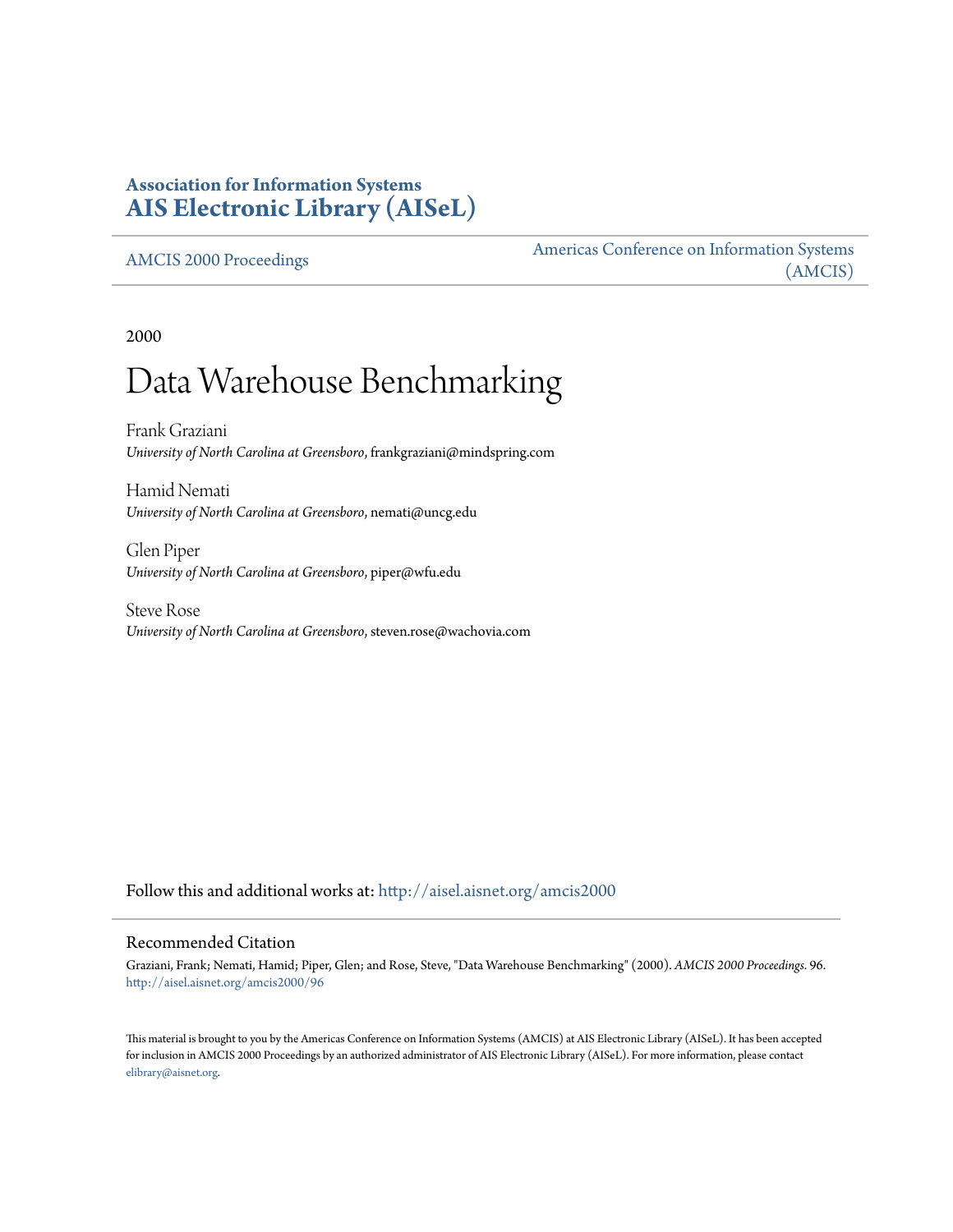# **Data Warehouse Benchmarking**

Hamid Nemati, The University of North Carolina at Greensboro, ISOM Department, nemati@uncg.edu Frank Graziani, The University of North Carolina at Greensboro, ISOM Department, frankgraziani@mindspring.com Glen Piper, The University of North Carolina at Greensboro, ISOM Department, piper@wfu.edu

Steve Rose, The University of North Carolina at Greensboro, ISOM Department, Steven.Rose@wachovia.com

## **Abstract**

 This paper is concerned with the subject of performance measurement and benchmarking in Data Warehouses. We aim to clarify the issues surrounding the concept of performance measurement in Data Warehouses by examining and discussing the general themes of benchmarking, performance, and current industry standards. Data Warehouse performance measurement into two areas: objective measures and subjective measures. We conclude by providing specific guidelines for benchmarking a data warehouse project.

#### **Introduction**

 A Data Warehouse is an information architecture designed to support the strategic decision making activities of an organization in a fashion that is cannot be achieved with traditional operational and legacy systems (Berson and Smith, 1997). It is not a project with an end (Inmon 1996). In fact, it is an on-going project that requires constant tuning, adjustments, and upgrading. Data Warehouse performance measurement and benchmarking play important roles in the on-going management of a Data Warehouse. Data Warehouses are unlike On-line Transaction Processing (OLTP) systems and have performance problems all to there own. If these problems are not addressed promptly and properly, they can lead to the failure of the Data Warehouse. Usually, performance problems will not occur all at one time, but rather start small and develop into massive problems as the Data Warehouse grows. Catching and resolving a problem as quickly will save time, money, effort, and perhaps most importantly keep the problems transparent to the users. The importance of measuring a Data Warehouse's effectiveness is easily understood. Simply, Data Warehouses are justified on the basis of the information they make available to the decision-makers. Without any measures it is impossible to determine whether the warehouse has added value. There are two basic reasons to conduct performance measurement of a Data Warehouse: to measure its health and to measure its effectiveness.

 Like Data Warehousing, benchmarking is in its infancy. Industry standards are still being developed and will be for many years to come. Benchmarking in the Computer Industry as a whole has had a rather colorful history. In fact, it is often referred to as "benchmarketing." This refers to the practice of aggressively using benchmarks as a way of differentiating one's product from one's competitors, possibly unfairly. This, unfortunately, led to abuses where a company might try to take unfair advantage by adding special tuning to a system during a test, or might want to emphasize one particular set of results while downplaying others. These practices occurred throughout the computer industry, not just in data warehousing, but have left an overall mistrust of published benchmarks. So-called "Benchmark wars" may start after someone publishes benchmark results. Competitors attempt to bring in specialists and try to get new and winning numbers. The original company will then attempt to get better number using their experts. This often continues for several iterations. Special software changes may be applied, with the promise that they will be used in later versions of the program. Even valid benchmark results can be used in deceptive ways. For example, ratios can be dangerous if not viewed in context. The difference between a change in execution time from ten seconds to five may not be true if the experiment is repeated 1000 or one million times, so 2:1 or "twice as fast" may only be true in certain limited cased.

# **Data Warehouse Benchmarks**

 Given the current state of Data Warehousing industry and the importance of benchmarking, there have been a number of attempts to establish benchmarking standards. Among these, the following are noteworthy. *The University of Wisconsin benchmark,* was developed as an attempt to provide a viable, third party alternative to vendors performing tests using their own benchmarks. *ANSI SQL Standard Scalable and Portable (AS3AP)* benchmark determines an equivalent database size, which is the maximum size of the AS3AP database for which the system is able to perform the designated AS3AP set of single and multi-user tests in under 12 hours. *The Datamation benchmark* is an old industry standard that requires the entrants to sort 1 million 100-byte records. The result is measured in seconds. *SAP R/3 Sales and Distribution (SD) benchmark* is a benchmark available to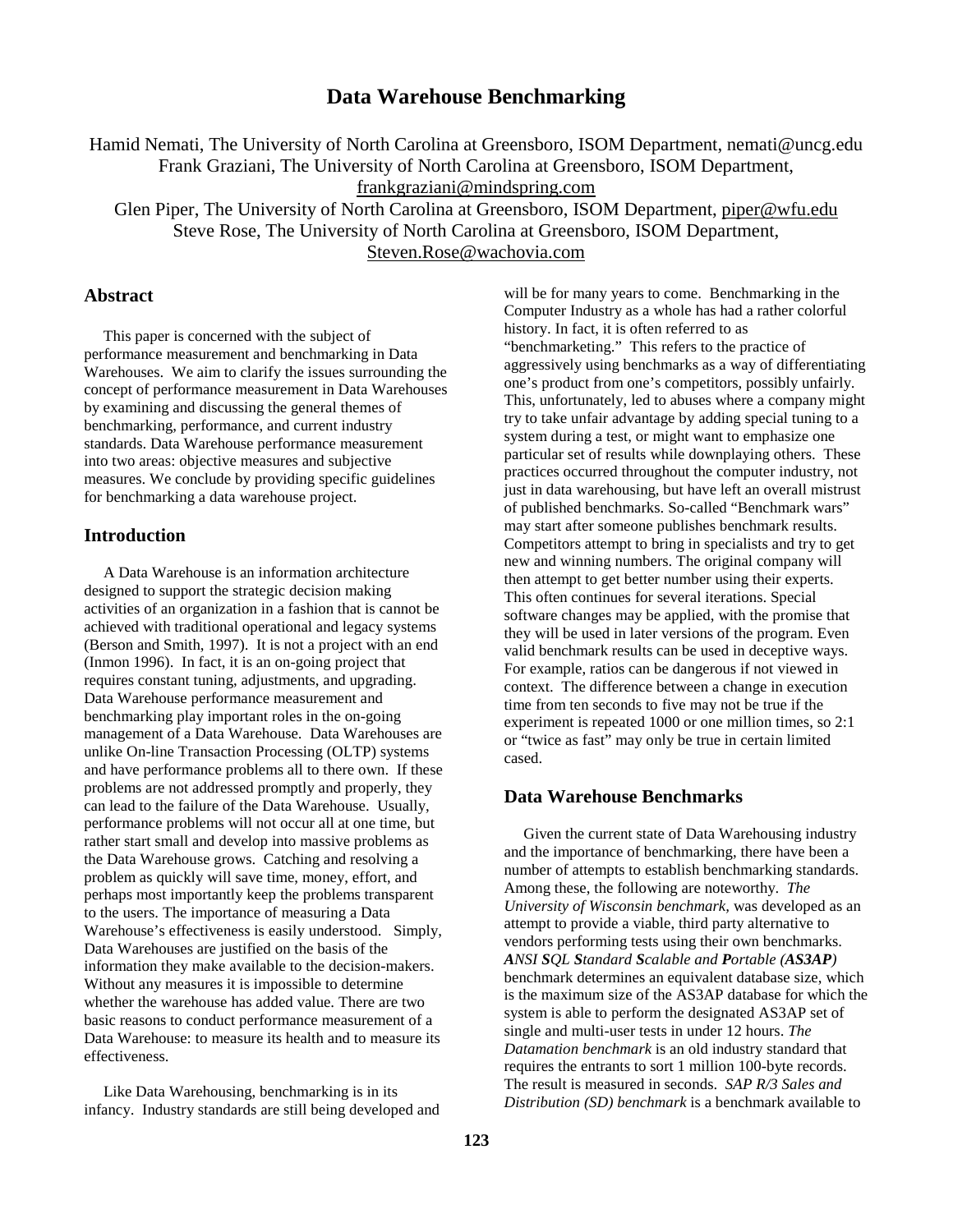hardware vendors who want to demonstrate performance with this one package. It is design to simulate typical usage in a business environment. The results of the test are measured in SAP's. *Red Brick's Proof of Performance & Scalability* is a benchmark that Red Brick published to showcase its Data Warehousing products. It is designed to demonstrate performance and scalability in both loading data and running sophisticated queries. However, the most widely used data warehouse benchmarks are those provided by the Transaction Processing Performance Council (TPC). TPC is the foremost authority in the arena of data warehouse and OLTP system performance measurement and benchmarking. The TPC is a non-profit consortium founded to define transaction processing and database benchmarks, as well as to disseminate objective, verifiable TPC performance data to the industry

# **Factors Affecting the Performance of a Data Warehouse**

 There are a number of factors affecting the performance of a data warehouse. We discuss some of these factors here:

 *Hardware* – The clock speed of the hardware, as well as the number of processors, will obviously affect how quickly the test will perform. Additional factors might include the speed and amount of standard and cache memory available to the test process.

 *Software* – Advanced techniques such as sort–merges are legitimate competitive advantages that benchmarks are supposed to be measuring, but shortcomings might be obscured by deft manipulation of one of the other factors. One software factor that is important to consider is s*electivity.* This is describes the percentage of "hits" the query successfully makes. Selecting on gender, for example, would in most cases result in about half of the rows being selected. These rows must then be stored into memory. It may provide a significant advantage to perform the query in a particular order. For example: if the query were to need to find all of the males living in Montana with a last name beginning with  $'X$ , the query should actually be run in the reverse order. Depending makeup of the data, 'Gender = Male' would return approximately 50 percent of the records, 'State = Montana' might return about 2 percent of the rows, and 'Last Name  $= X$ -' might return less than 1 percent of the rows. If the table has 10,000 rows and the query is run in the original order, the search for Gender would mean that 5,000 records would have to be read into temporary memory. Then the State portion of the query would be run against the 5,000 and return 100 records. Lastly, the Last Name portion would run and might return just one name. If the query were run in the reverse order, the amount of memory (and possibly time) required is greatly reduced - 100, 2, and 1 row(s) respectively. *Query optimizers* developed by most vendors is another important software factors that should be considered. Query optimizers have been developed to reconstruct queries to run the most efficiently. A query optimizer may determine that it may be faster to run sequentially rather than referring to an index or running against the index alone. So long as these optimizers are general purpose and not built specifically for the benchmark, these should not be considered unfair. However, that is not always the case. Many compilers include benchmark-specific optimizations that never get used in real-world applications; their only purpose is to increase performance on one specific benchmark.

 *Database design* - This is what is referred to as the dimensional vs. relational controversy. How tables are organized (architecture, indexes, etc.) can be manipulated so that they are configured so that the test avoids problem areas or takes the advantage of strengths or any special features. For example, tables might be pre-joined before the test or have a large number of indexes.

 *Storage Medium* – Giving each process its own dedicated memory and data storage will keep contention to a minimum. Also, access speeds to DASD and network resources might be improved by the use of onboard cache or co-processors.

## **How to Benchmark a Data Warehouse**

 A data warehouse can be benchmarked using two distinct classes of performance measures: objective measures and subjective measures. Objective measures are those concerned with the attributes of a data warehouse that can be numerically measured. These data warehouse benchmarking measures typically measure speed of loading files, and accessing information within those files. This is designed to show how well they will work in a given environment. For example, how fast does it process input and output? They help in understanding where processing bottlenecks and inefficiencies occur. Because DSS tools will usually generate highly complex queries, subtle changes in application design, database engine behavior, operating system tuning, and hardware platform design can yield significant benefits in performance. Furthermore, the performance criteria of these components must be consistent with the business environment. Performance settings and criteria optimal for one business community may not be the same of another. It is the responsibility of the systems development team and business user community to work together and analyze the performance capabilities and set the appropriate criteria for themselves.

 Subjective measures concern the attributes that cannot be numerically measured, but whose measurement the